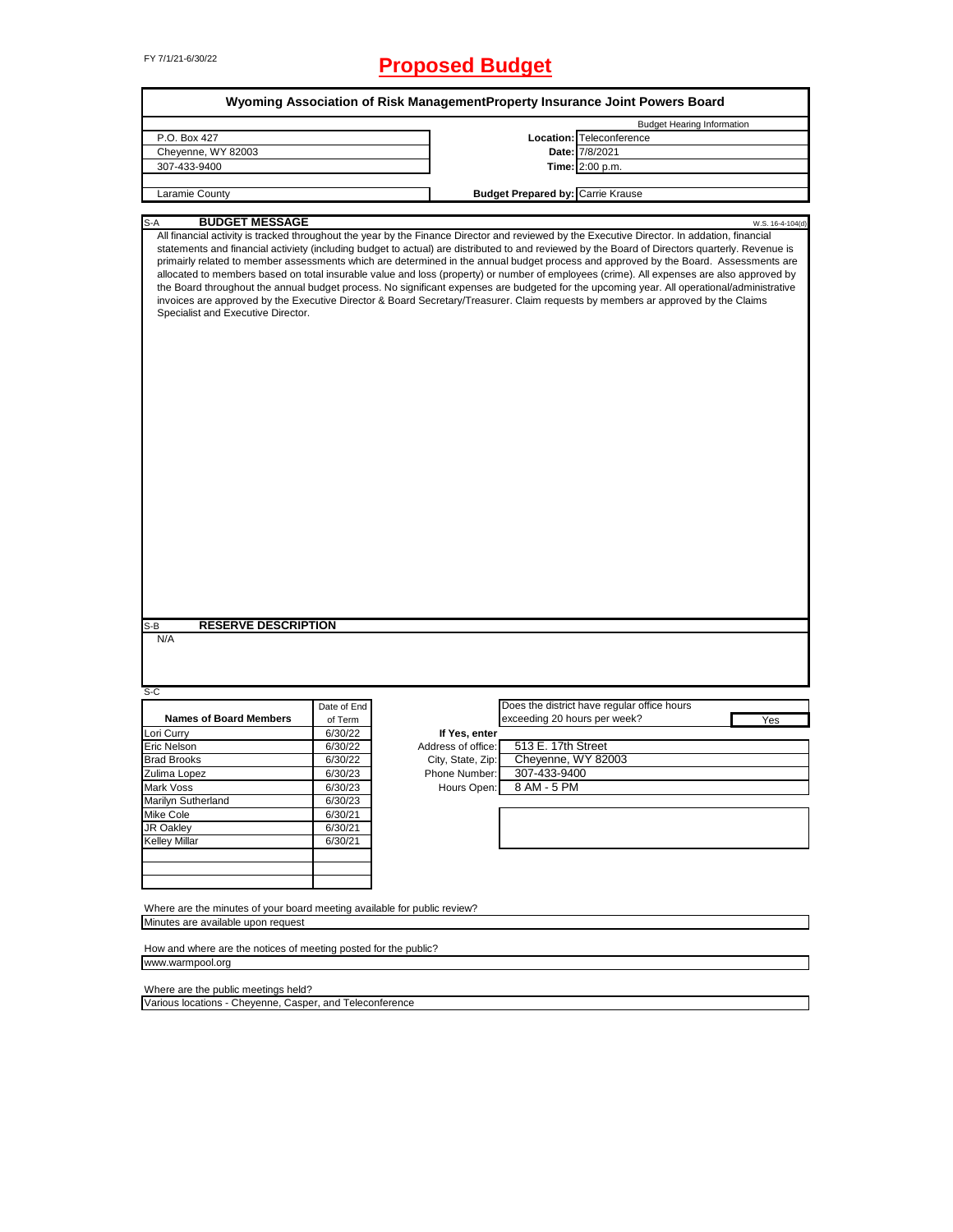#### **PROPOSED BUDGET SUMMARY**

| <b>OVERVIEW</b> |                                                             | 2019-2020<br>Actual | 2020-2021<br>Estimated | 2021-2022<br>Proposed | Pending<br>Approval |
|-----------------|-------------------------------------------------------------|---------------------|------------------------|-----------------------|---------------------|
|                 |                                                             |                     |                        |                       |                     |
| $S-1$           | <b>Total Budgeted Expenditures</b>                          | \$5,529,262         | \$6,647,074            | \$6,838,806           |                     |
| $S-2$           | <b>Total Principal to Pay on Debt</b>                       | \$0                 | \$0                    |                       |                     |
| $S-3$           | <b>Total Change to Restricted Funds</b>                     | \$0                 | \$0                    |                       |                     |
|                 |                                                             |                     |                        |                       |                     |
| $S-4$           | <b>Total General Fund and Forecasted Revenues Available</b> | \$12,925,526        | \$13,842,481           | \$14,034,213          |                     |
|                 |                                                             |                     |                        |                       |                     |
| $S-5$           | Amount requested from County Commissioners                  | \$0                 | \$0                    |                       |                     |
|                 |                                                             |                     |                        |                       |                     |
| $S-6$           | <b>Additional Funding Needed:</b>                           |                     |                        | \$0                   |                     |

| <b>REVENUE SUMMARY</b> |                                                                       | 2019-2020                                                                   | 2020-2021               | 2021-2022               | Pending                                                                                                                                                                                                                                                        |
|------------------------|-----------------------------------------------------------------------|-----------------------------------------------------------------------------|-------------------------|-------------------------|----------------------------------------------------------------------------------------------------------------------------------------------------------------------------------------------------------------------------------------------------------------|
|                        |                                                                       | Actual                                                                      | Estimated               | Proposed                | Approval                                                                                                                                                                                                                                                       |
|                        |                                                                       |                                                                             |                         |                         |                                                                                                                                                                                                                                                                |
| $S-7$                  | <b>Operating Revenues</b>                                             | \$5,745,298                                                                 | \$6,647,074             | \$6,838,806             | <u> Kabupatèn Ba</u>                                                                                                                                                                                                                                           |
| $S-8$                  | Tax levy (From the County Treasurer)                                  | \$0                                                                         | \$0                     | \$0                     | en de la familie de la familie de la familie de la familie de la familie de la familie de la familie de la fam<br>Concello de la familie de la familie de la familie de la familie de la familie de la familie de la familie de                                |
| $S-9$                  | <b>Government Support</b>                                             | \$0                                                                         | \$0                     | \$0                     | en de la filo<br>Altres de la filo                                                                                                                                                                                                                             |
| $S-10$                 | <b>Grants</b>                                                         | \$0                                                                         | \$0                     | \$0                     |                                                                                                                                                                                                                                                                |
| $S-11$                 | Other County Support (Not from Co. Treas.)                            | \$0                                                                         | \$0                     | \$0                     |                                                                                                                                                                                                                                                                |
| $S-12$                 | <b>Miscellaneous</b>                                                  | \$90,821                                                                    | \$106,000               | \$0                     | e de la construcción de la construcción de la construcción de la construcción de la construcción de la construcción<br>Altre de la construcción de la construcción de la construcción de la construcción de la construcción de la                              |
| $S-13$                 | <b>Other Forecasted Revenue</b>                                       | \$0                                                                         | \$0                     | \$0                     | en de la familie de la familie de la familie de la familie de la familie de la familie de la familie de la fam<br>Constituit de la familie de la familie de la familie de la familie de la familie de la familie de la familie d                               |
|                        |                                                                       |                                                                             |                         |                         |                                                                                                                                                                                                                                                                |
| $S-14$                 | <b>Total Revenue</b>                                                  | \$5,836,119                                                                 | \$6,753,074             | \$6,838,806             |                                                                                                                                                                                                                                                                |
| FY 7/1/21-6/30/22      |                                                                       | Wyoming Association of Risk ManagementProperty Insurance Joint Powers Board |                         |                         |                                                                                                                                                                                                                                                                |
|                        | <b>EXPENDITURE SUMMARY</b>                                            | 2019-2020                                                                   | 2020-2021               | 2021-2022               | Pending                                                                                                                                                                                                                                                        |
|                        |                                                                       | Actual                                                                      | Estimated               | Proposed                | Approval                                                                                                                                                                                                                                                       |
|                        |                                                                       |                                                                             | \$0                     | \$0                     |                                                                                                                                                                                                                                                                |
| $S-15$                 | <b>Capital Outlay</b><br><b>Interest and Fees On Debt</b>             | \$0<br>\$0                                                                  | \$0                     | \$0                     | en de la familie de la familie de la familie de la familie de la familie de la familie de la familie de la fam<br>Concello de la familie de la familie de la familie de la familie de la familie de la familie de la familie de<br>en de la filosofia<br>Maria |
| $S-16$                 |                                                                       |                                                                             |                         |                         | <u> Karlin Sara</u>                                                                                                                                                                                                                                            |
| $S-17$<br>$S-18$       | <b>Administration</b><br><b>Operations</b>                            | \$24,328<br>\$5,504,934                                                     | \$31,500<br>\$6,615,574 | \$31,500<br>\$6,807,306 |                                                                                                                                                                                                                                                                |
| $S-19$                 | <b>Indirect Costs</b>                                                 | \$0                                                                         | \$0                     | \$0                     | na ann an                                                                                                                                                                                                                                                      |
| <b>S-20R</b>           | <b>Expenditures paid by Reserves</b>                                  | \$0                                                                         | \$0                     | \$0                     | en de la familie de la familie de la familie de la familie de la familie de la familie de la familie de la fa<br>Concello de la familie de la familie de la familie de la familie de la familie de la familie de la familie de                                 |
| $S-20$                 | <b>Total Expenditures</b>                                             | \$5,529,262                                                                 | \$6,647,074             | \$6,838,806             | <u> Kilikilahan S</u>                                                                                                                                                                                                                                          |
|                        |                                                                       |                                                                             |                         |                         |                                                                                                                                                                                                                                                                |
|                        |                                                                       | 2019-2020                                                                   | 2020-2021               | 2021-2022               | Pending                                                                                                                                                                                                                                                        |
|                        | <b>DEBT SUMMARY</b>                                                   | Actual                                                                      | Estimated               | Proposed                | Approval                                                                                                                                                                                                                                                       |
|                        |                                                                       |                                                                             |                         |                         |                                                                                                                                                                                                                                                                |
| $S-21$                 | <b>Principal Paid on Debt</b>                                         | \$0                                                                         | \$0                     | \$0                     | elli ku                                                                                                                                                                                                                                                        |
|                        |                                                                       |                                                                             |                         |                         |                                                                                                                                                                                                                                                                |
|                        | <b>CASH AND INVESTMENTS</b>                                           | 2019-2020                                                                   | 2020-2021               | 2021-2022               | Pending                                                                                                                                                                                                                                                        |
|                        |                                                                       | Actual                                                                      | Estimated               | Proposed                | Approval                                                                                                                                                                                                                                                       |
|                        |                                                                       |                                                                             |                         |                         |                                                                                                                                                                                                                                                                |
| $S-22$                 | <b>TOTAL GENERAL FUNDS</b>                                            | \$7,089,407                                                                 | \$7,089,407             | \$7,195,407             | <u> Kalifornia (k. 1989)</u>                                                                                                                                                                                                                                   |
|                        |                                                                       |                                                                             |                         |                         |                                                                                                                                                                                                                                                                |
|                        | <b>Summary of Reserve Funds</b>                                       |                                                                             |                         |                         |                                                                                                                                                                                                                                                                |
| $S-23$                 | <b>Beginning Balance in Reserve Accounts</b>                          |                                                                             |                         |                         |                                                                                                                                                                                                                                                                |
| $S-24$                 | a. Sinking and Debt Service Funds                                     | \$0                                                                         | \$0                     | \$0                     |                                                                                                                                                                                                                                                                |
| $S-25$<br>$S-26$       | b. Reserves<br>c. Bond Funds                                          | \$0<br>\$0                                                                  | \$0<br>\$0              | \$0<br>\$0              | e de la familia de la familia de la familia de la familia de la familia de la familia de la familia de la fami<br>Espainia de la familia de la familia de la familia de la familia de la familia de la familia de la familia de<br>F                           |
|                        |                                                                       | \$0                                                                         | \$0                     | \$0                     | en de la familie de la familie de la familie de la familie de la familie de la familie de la familie de la fa<br>Constitution de la familie de la familie de la familie de la familie de la familie de la familie de la familie                                |
|                        | Total Reserves (a+b+c)                                                |                                                                             |                         |                         |                                                                                                                                                                                                                                                                |
| $S-27$                 | Amount to be added                                                    | \$0                                                                         | \$0                     | \$0                     |                                                                                                                                                                                                                                                                |
| $S-28$<br>$S-29$       | a. Sinking and Debt Service Funds<br>b. Reserves                      | \$0                                                                         | \$0                     | \$0                     | e de la composición de la composición de la composición de la composición de la composición de la composición<br>Composición                                                                                                                                   |
| $S-30$                 | c. Bond Funds                                                         | \$0                                                                         | \$0                     | \$0                     |                                                                                                                                                                                                                                                                |
|                        | Total to be added (a+b+c)                                             | \$0                                                                         | \$0                     | \$0                     | en<br>Vidu                                                                                                                                                                                                                                                     |
|                        |                                                                       |                                                                             |                         |                         |                                                                                                                                                                                                                                                                |
| $S-31$                 | <b>Subtotal</b>                                                       | \$0                                                                         | \$0                     | \$0                     |                                                                                                                                                                                                                                                                |
| $S-32$                 |                                                                       |                                                                             |                         |                         | e de la provincia de la provincia de la provincia de la provincia de la provincia de la provincia de la provin<br>Constituidad                                                                                                                                 |
|                        |                                                                       | \$0                                                                         | \$0                     | \$0                     |                                                                                                                                                                                                                                                                |
| $S-33$                 | Less Total to be spent<br><b>TOTAL RESERVES AT END OF FISCAL YEAR</b> | \$0                                                                         | \$0                     | \$0                     | en de la familie de la familie de la familie de la familie de la familie de la familie de la familie de la fa<br>Constitution de la familie de la familie de la familie de la familie de la familie de la familie de la familie                                |

*Budget Officer / District Official (if not same as "Submitted by")*

Date adopted by Special District

*End of Summary*

| <b>DISTRICT ADDRESS: P.O. Box 427</b> |                    |
|---------------------------------------|--------------------|
|                                       | Cheyenne, WY 82003 |

**PREPARED BY: Carrie Krause** 

**DISTRICT PHONE:** 307-433-9400

1/23/19 *Form approved by Wyoming Department of Audit, Public Funds Division Prepared in compliance with the Uniform Municipal Fiscal Procedures Act (W.S. 16-4-101 through 124) as it applies.*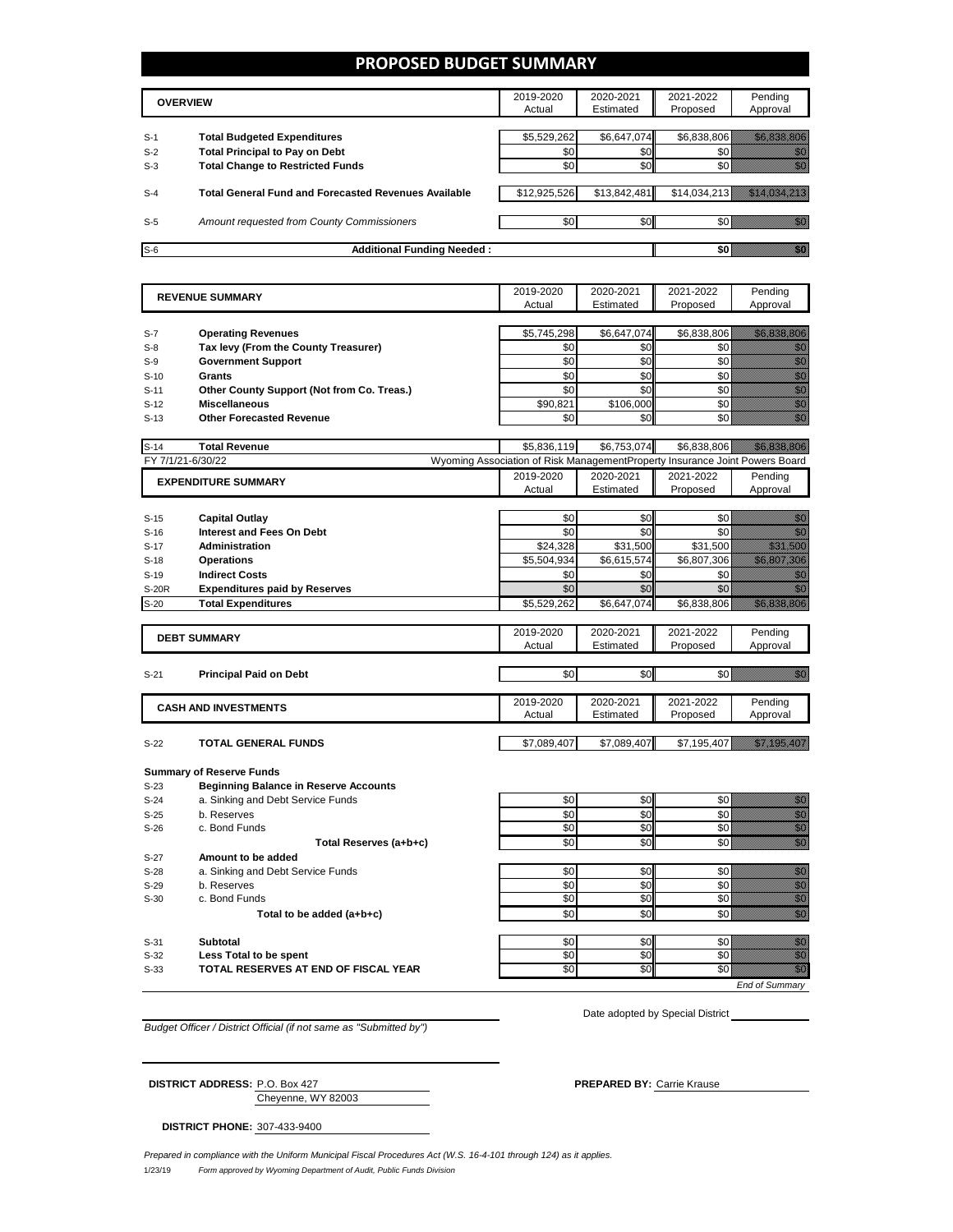Wyoming Association of Risk ManagementProperty Ins **NAME OF DISTRICT/BOARD**

**FYE** 6/30/2022

|           | PROPERTY TAXES AND ASSESSMENTS                 |                                 |                     |                        |                       |                                                                                                                                                                                                                                  |
|-----------|------------------------------------------------|---------------------------------|---------------------|------------------------|-----------------------|----------------------------------------------------------------------------------------------------------------------------------------------------------------------------------------------------------------------------------|
|           |                                                |                                 |                     |                        |                       |                                                                                                                                                                                                                                  |
|           |                                                | <b>DOA Chart</b><br>of Accounts | 2019-2020<br>Actual | 2020-2021<br>Estimated | 2021-2022<br>Proposed | Pending<br>Approval                                                                                                                                                                                                              |
| $R-1$     | <b>Property Taxes and Assessments Received</b> |                                 |                     |                        |                       |                                                                                                                                                                                                                                  |
| $R-1.1$   | Tax Levy (From the County Treasurer)           | 4001                            |                     |                        |                       |                                                                                                                                                                                                                                  |
| $R-1.2$   | Other County Support (see note on the right)   | 4005                            |                     |                        |                       |                                                                                                                                                                                                                                  |
|           | <b>FORECASTED REVENUE</b>                      |                                 |                     |                        |                       |                                                                                                                                                                                                                                  |
|           |                                                |                                 |                     |                        |                       |                                                                                                                                                                                                                                  |
|           |                                                | <b>DOA Chart</b><br>of Accounts | 2019-2020<br>Actual | 2020-2021<br>Estimated | 2021-2022<br>Proposed | Pending<br>Approval                                                                                                                                                                                                              |
| $R-2$     | <b>Revenues from Other Governments</b>         |                                 |                     |                        |                       |                                                                                                                                                                                                                                  |
| $R - 2.1$ | State Aid                                      | 4211                            |                     |                        |                       |                                                                                                                                                                                                                                  |
|           | R-2.2 Additional County Aid (non-treasurer)    | 4237                            |                     |                        |                       |                                                                                                                                                                                                                                  |
|           | R-2.3 City (or Town) Aid                       | 4237                            |                     |                        |                       |                                                                                                                                                                                                                                  |
| $R - 2.4$ | Other (Specify)                                | 4237                            |                     |                        |                       |                                                                                                                                                                                                                                  |
| $R-2.5$   | <b>Total Government Support</b>                |                                 | \$0                 | \$0                    | \$0                   | , and                                                                                                                                                                                                                            |
| $R-3$     | <b>Operating Revenues</b>                      |                                 |                     |                        |                       |                                                                                                                                                                                                                                  |
| $R - 3.1$ | <b>Customer Charges</b>                        | 4300                            | \$5,745,298         | \$6,647,074            | \$6,838,806           | <u> Kalèndhera Ka</u>                                                                                                                                                                                                            |
| R-3.2     | Sales of Goods or Services                     | 4300                            |                     |                        |                       |                                                                                                                                                                                                                                  |
|           | R-3.3 Other Assessments                        | 4503                            |                     |                        |                       |                                                                                                                                                                                                                                  |
| $R - 3.4$ | <b>Total Operating Revenues</b>                |                                 | \$5,745,298         | \$6,647,074            | \$6,838,806           | <u> Karl Sara</u>                                                                                                                                                                                                                |
| $R-4$     | Grants                                         |                                 |                     |                        |                       |                                                                                                                                                                                                                                  |
| $R - 4.1$ | <b>Direct Federal Grants</b>                   | 4201                            |                     |                        |                       |                                                                                                                                                                                                                                  |
|           | R-4.2 Federal Grants thru State Agencies       | 4201                            |                     |                        |                       |                                                                                                                                                                                                                                  |
|           | R-4.3 Grants from State Agencies               | 4211                            |                     |                        |                       |                                                                                                                                                                                                                                  |
| $R - 4.4$ | <b>Total Grants</b>                            |                                 | \$0                 | \$0                    | $\sqrt{6}$            | en de la familie de la familie de la familie de la familie de la familie de la familie de la familie de la fam<br>De la familie de la familie de la familie de la familie de la familie de la familie de la familie de la famili |
| $R-5$     | <b>Miscellaneous Revenue</b>                   |                                 |                     |                        |                       |                                                                                                                                                                                                                                  |
| $R - 5.1$ | Interest                                       | 4501                            | \$90,821            | \$106,000              | \$0                   |                                                                                                                                                                                                                                  |
|           | R-5.2 Other: Specify                           | 4500                            |                     |                        |                       |                                                                                                                                                                                                                                  |
| $R - 5.3$ | Other: Additional                              |                                 |                     |                        |                       |                                                                                                                                                                                                                                  |
| $R - 5.4$ | <b>Total Miscellaneous</b>                     |                                 | \$90,821            | \$106,000              | \$0                   | <u>i Mi</u>                                                                                                                                                                                                                      |
| $R - 5.5$ | <b>Total Forecasted Revenue</b>                |                                 | \$5,836,119         | \$6,753,074            | \$6,838,806           | <u> Karlin Maria San Barat (</u>                                                                                                                                                                                                 |
| $R-6$     | <b>Other Forecasted Revenue</b>                |                                 |                     |                        |                       |                                                                                                                                                                                                                                  |
| $R-6.1$   | a. Other past due as estimated by Co. Treas.   | 4004                            |                     |                        |                       |                                                                                                                                                                                                                                  |
| $R-6.2$   | b. Other forecasted revenue (specify):         |                                 |                     |                        |                       |                                                                                                                                                                                                                                  |
| $R-6.3$   |                                                | 4500                            |                     |                        |                       |                                                                                                                                                                                                                                  |
| $R-6.4$   |                                                | 4500                            |                     |                        |                       |                                                                                                                                                                                                                                  |
| $R-6.5$   |                                                |                                 |                     |                        |                       |                                                                                                                                                                                                                                  |
| $R-6.6$   | Total Other Forecasted Revenue (a+b)           |                                 | \$0                 | \$0                    | \$0                   | <u>tik a</u>                                                                                                                                                                                                                     |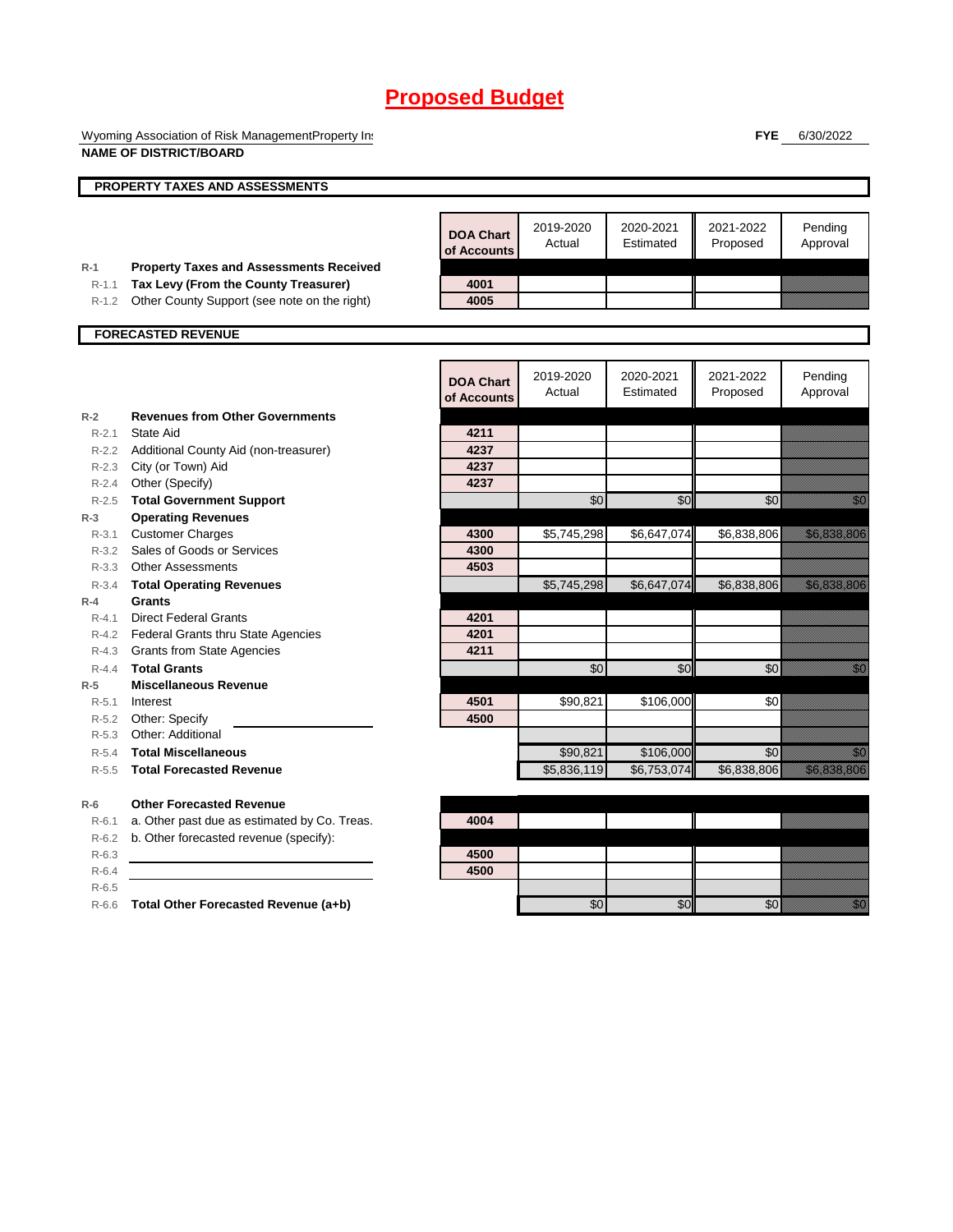#### **CAPITAL OUTLAY BUDGET**

|           |                             | ui Auuu |
|-----------|-----------------------------|---------|
| $E-1$     | <b>Capital Outlay</b>       |         |
| $E - 1.1$ | <b>Real Property</b>        | 6201    |
| $E-1.2$   | Vehicles                    | 6210    |
| $E-1.3$   | <b>Office Equipment</b>     | 6211    |
| $E - 1.4$ | Other (Specify)             |         |
| $E - 1.5$ |                             | 6200    |
| $E - 1.6$ |                             | 6200    |
| $E - 1.7$ |                             |         |
| $E - 1.8$ | <b>TOTAL CAPITAL OUTLAY</b> |         |
|           |                             |         |

| <b>DOA Chart</b><br>of Accounts | 2019-2020<br>Actual | 2020-2021<br>Estimated | 2021-2022<br>Proposed | Pending<br>Approval |
|---------------------------------|---------------------|------------------------|-----------------------|---------------------|
|                                 |                     |                        |                       |                     |
| 6201                            |                     |                        |                       |                     |
| 6210                            |                     |                        |                       |                     |
| 6211                            |                     |                        |                       |                     |
|                                 |                     |                        |                       |                     |
| 6200                            |                     |                        |                       |                     |
| 6200                            |                     |                        |                       |                     |
|                                 |                     |                        |                       |                     |
|                                 | \$0                 |                        |                       |                     |

#### **ADMINISTRATION BUDGET**

|           |                                      | <b>DOA Chart</b><br>of Accounts | 2019-2020<br>Actual | 2020-2021<br>Estimated | 2021-2022<br>Proposed | Pending<br>Approval                                                                                                  |
|-----------|--------------------------------------|---------------------------------|---------------------|------------------------|-----------------------|----------------------------------------------------------------------------------------------------------------------|
| $E-2$     | <b>Personnel Services</b>            |                                 |                     |                        |                       |                                                                                                                      |
| $E - 2.1$ | Administrator                        | 7002                            |                     |                        |                       |                                                                                                                      |
| $E - 2.2$ | Secretary                            | 7003                            |                     |                        |                       |                                                                                                                      |
| $E - 2.3$ | Clerical                             | 7004                            |                     |                        |                       |                                                                                                                      |
| $E - 2.4$ | Other (Specify)                      |                                 |                     |                        |                       |                                                                                                                      |
| $E-2.5$   |                                      | 7005                            |                     |                        |                       |                                                                                                                      |
| $E-2.6$   |                                      | 7005                            |                     |                        |                       |                                                                                                                      |
| $E - 2.7$ |                                      |                                 |                     |                        |                       |                                                                                                                      |
| $E-3$     | <b>Board Expenses</b>                |                                 |                     |                        |                       |                                                                                                                      |
| $E - 3.1$ | Travel                               | 7011                            | \$4,941             | \$8,000                | \$8,000               | <u>tik ka</u>                                                                                                        |
| $E - 3.2$ | Mileage                              | 7012                            |                     |                        |                       |                                                                                                                      |
| $E - 3.3$ | Other (Specify)                      |                                 |                     |                        |                       |                                                                                                                      |
| $E - 3.4$ |                                      | 7013                            |                     |                        |                       |                                                                                                                      |
| $E-3.5$   |                                      | 7013                            |                     |                        |                       |                                                                                                                      |
| $E - 3.6$ |                                      |                                 |                     |                        |                       |                                                                                                                      |
| $E-4$     | <b>Contractual Services</b>          |                                 |                     |                        |                       |                                                                                                                      |
| $E - 4.1$ | Legal                                | 7021                            | \$4,856             | \$4,000                | \$4,000               | <u> Kalendari Septembang Kabupatèn Bandhir</u>                                                                       |
| $E - 4.2$ | Accounting/Auditing                  | 7022                            | \$9,175             | $\overline{$}9,500$    | \$9,500               | <u>tik alaman dalam ka</u>                                                                                           |
| $E - 4.3$ | Other (Specify)                      |                                 |                     |                        |                       |                                                                                                                      |
| $E-4.4$   |                                      | 7023                            |                     |                        |                       |                                                                                                                      |
| $E-4.5$   |                                      | 7023                            |                     |                        |                       |                                                                                                                      |
| $E - 4.6$ |                                      |                                 |                     |                        |                       |                                                                                                                      |
| $E-5$     | <b>Other Administrative Expenses</b> |                                 |                     |                        |                       |                                                                                                                      |
| $E - 5.1$ | <b>Office Supplies</b>               | 7031                            | \$1,131             | \$1,500                | \$1,500               | <u>tika kuningan di kacamatan di kacamatan di kacamatan di kacamatan di kacamatan di kacamatan di kacamatan di k</u> |
| $E - 5.2$ | Office equipment, rent & repair      | 7032                            |                     |                        |                       |                                                                                                                      |
| $E - 5.3$ | Education                            | 7033                            |                     |                        |                       |                                                                                                                      |
| $E - 5.4$ | Registrations                        | 7034                            |                     |                        |                       |                                                                                                                      |
| $E - 5.5$ | Other (Specify)                      |                                 |                     |                        |                       |                                                                                                                      |
| $E - 5.6$ | Freight & Postage                    | 7035                            | \$294               | \$1,000                | \$1,000               | <u> Hillian Sa</u>                                                                                                   |
| $E - 5.7$ | Telephone/Internet/Website           | 7035                            | \$1,330             | \$2,500                | \$2,500               | <u>ti ka</u>                                                                                                         |
| $E - 5.8$ | see additional details               |                                 | \$2,601             | \$5,000                | \$5,000               | <u>ti ka</u>                                                                                                         |
| $E-6$     | <b>TOTAL ADMINISTRATION</b>          |                                 | \$24,328            | \$31,500               | \$31,500              | <u> Karl III (</u>                                                                                                   |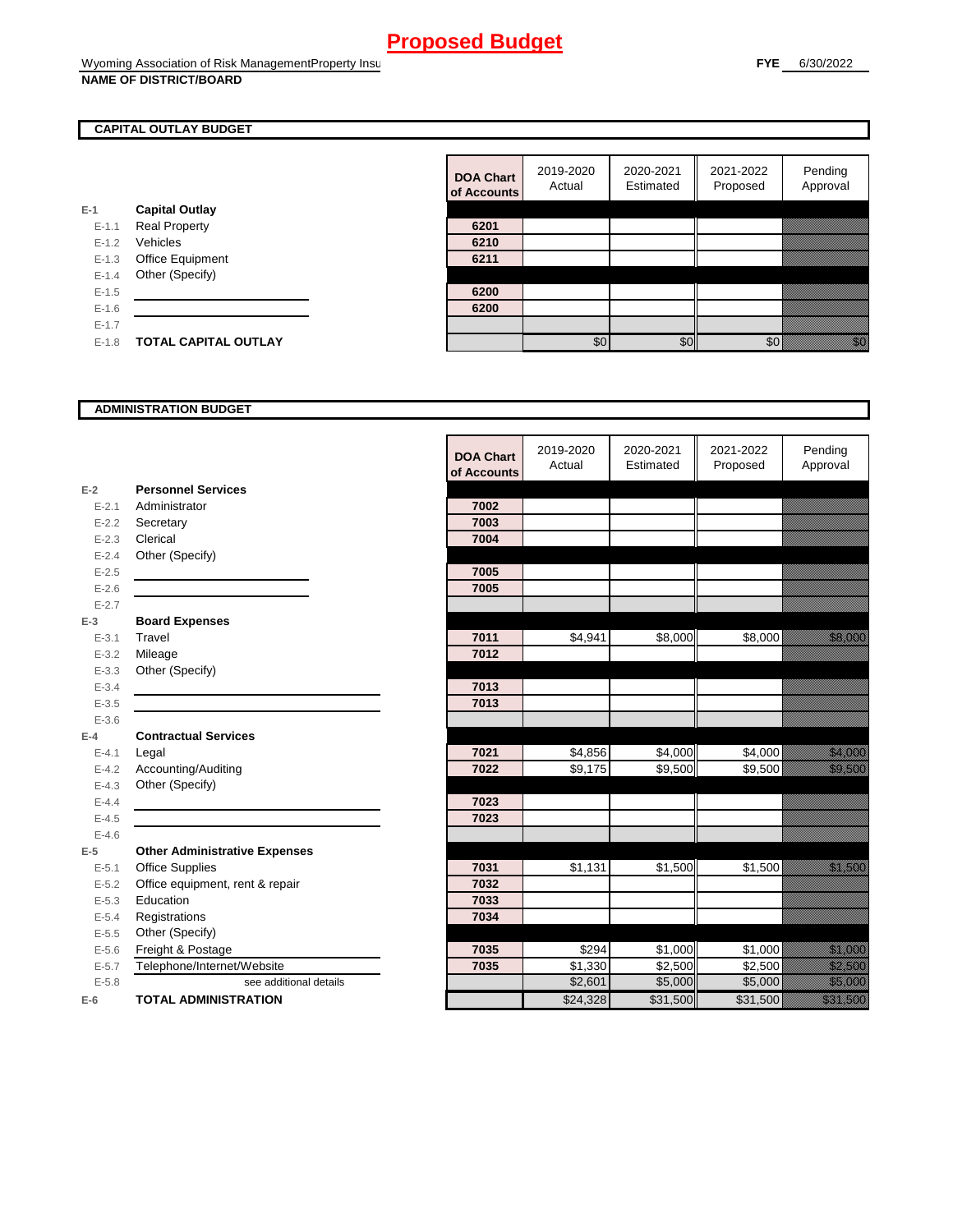#### **OPERATIONS BUDGET**

|           |                                        | <b>DOA Chart</b> | 2019-2020     | 2020-2021   | 2021-2022   | Pending                         |
|-----------|----------------------------------------|------------------|---------------|-------------|-------------|---------------------------------|
|           |                                        | of Accounts      | Actual        | Estimated   | Proposed    | Approval                        |
| $E-7$     | <b>Personnel Services</b>              |                  |               |             |             |                                 |
| $E - 7.1$ | Wages--Operations                      | 7202             |               |             |             |                                 |
| $E - 7.2$ | <b>Service Contracts</b>               | 7203             |               |             |             |                                 |
| $E - 7.3$ | Other (Specify)                        |                  |               |             |             |                                 |
| $E - 7.4$ |                                        | 7204             |               |             |             |                                 |
| $E - 7.5$ |                                        | 7204             |               |             |             |                                 |
| $E - 7.6$ |                                        |                  |               |             |             |                                 |
| $E-8$     | <b>Travel</b>                          |                  |               |             |             |                                 |
| $E - 8.1$ | Mileage                                | 7211             | \$3,001       | \$10,000    | \$10,000    | a a an an t-Òirean              |
| $E - 8.2$ | Other (Specify)                        |                  |               |             |             |                                 |
| $E - 8.3$ |                                        | 7212             |               |             |             |                                 |
| $E - 8.4$ |                                        | 7212             |               |             |             |                                 |
| $E - 8.5$ |                                        |                  |               |             |             |                                 |
| $E-9$     | <b>Operating supplies (List)</b>       |                  |               |             |             |                                 |
| $E-9.1$   | <b>SinglePoint Services</b>            | 7220             | \$139         | \$500       | \$500       | a a chunach<br>Bliadain         |
| $E - 9.2$ | Equipment                              | 7220             | \$14,033      | \$15,000    | \$15,000    | <u> Karlin Maria Sant</u>       |
| $E - 9.3$ |                                        | 7220             |               |             |             |                                 |
| $E - 9.4$ |                                        | 7220             |               |             |             |                                 |
| $E - 9.5$ |                                        |                  |               |             |             |                                 |
| $E-10$    | <b>Program Services (List)</b>         |                  |               |             |             |                                 |
| $E-10.1$  | <b>Training Expenses</b>               | 7230             | \$0           | \$5,000     | \$5,000     | <u>ting ang pag</u>             |
| $E-10.2$  | <b>Claims Expense</b>                  | 7230             | \$1,326,138   | \$1,551,000 | \$2,220,000 | <u> Hilling Sta</u>             |
| $E-10.3$  | Loss Control                           | 7230             | \$30,451      | \$40,000    | \$40,000    | <u>till framförfattar och f</u> |
| $E-10.4$  | Insurance Premiums                     | 7230             | \$3,973,922   | \$4,830,824 | \$4,353,556 | <u>e de la componenta</u>       |
| $E-10.5$  |                                        |                  |               |             |             |                                 |
| $E-11$    | <b>Contractual Arrangements (List)</b> |                  |               |             |             |                                 |
| $E-11.1$  | Actuary                                | 7400             | \$3,500       | \$4,500     | \$4.500     | <u>till framförfattar e</u>     |
| $E-11.2$  |                                        | 7400             |               |             |             |                                 |
| $E-11.3$  |                                        | 7400             |               |             |             |                                 |
| $E-11.4$  |                                        | 7400             |               |             |             |                                 |
| $E-11.5$  |                                        |                  |               |             |             |                                 |
| $E-12$    | <b>Other operations (Specify)</b>      |                  |               |             |             |                                 |
| $E-12.1$  | Claims & Risk Expense                  | 7450             | $\frac{6}{3}$ | \$5,000     | \$5,000     | <u> Harrison</u>                |
| $E-12.2$  | <b>WARM Admin Expenses</b>             | 7450             | \$153,750     | \$153,750   | \$153,750   |                                 |
| $E-12.3$  |                                        | 7450             |               |             |             |                                 |
| $E-12.4$  |                                        | 7450             |               |             |             |                                 |
| $E-12.5$  |                                        |                  |               |             |             |                                 |
| $E-13$    | <b>TOTAL OPERATIONS</b>                |                  | \$5,504,934   | \$6,615,574 | \$6,807,306 |                                 |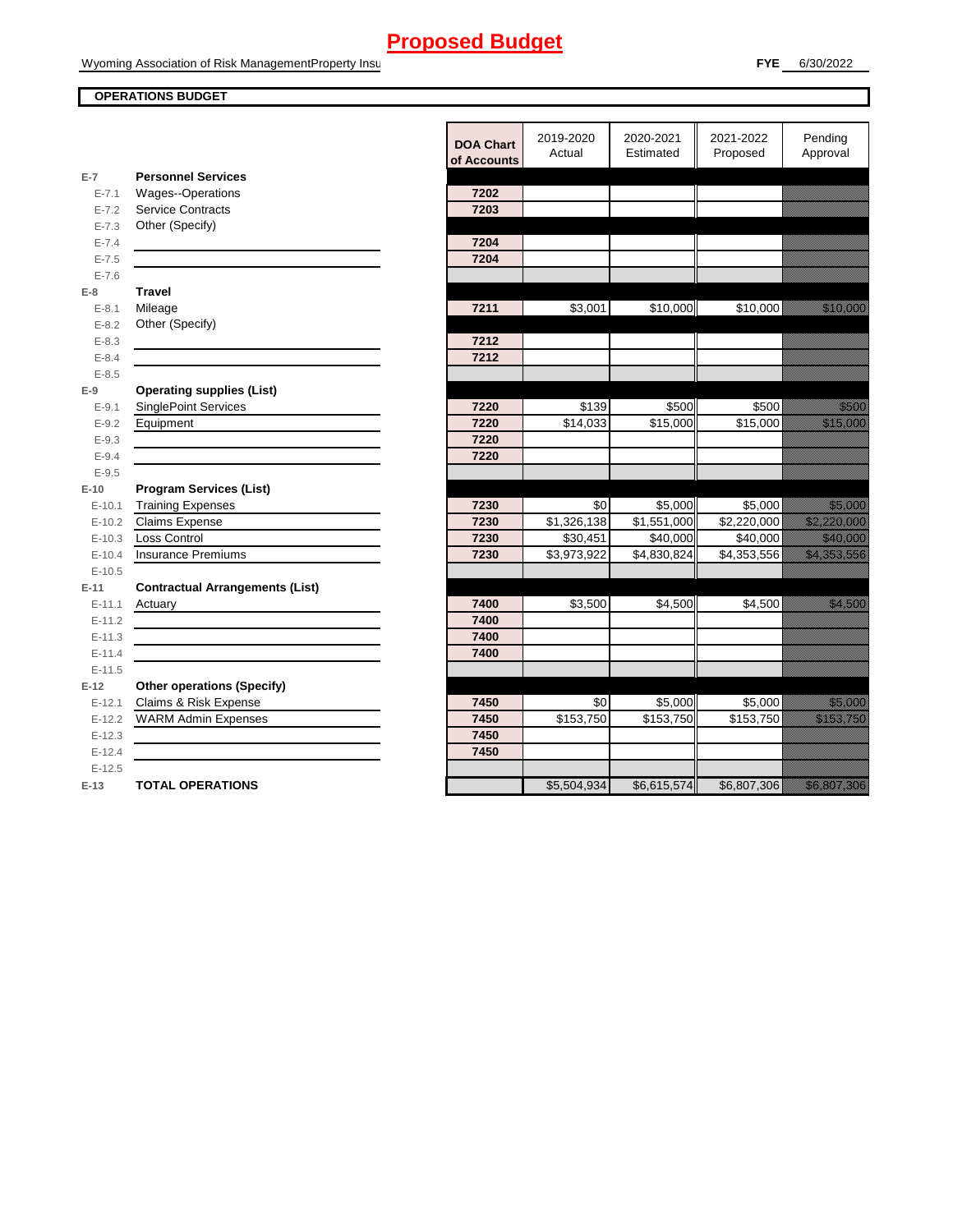Wyoming Association of Risk ManagementProperty Insurance

#### **INDIRECT COSTS BUDGET**

|          |                              | <b>DOA Chart</b><br>of Accounts | 2019-2020<br>Actual | 2020-2021<br>Estimated | 2021-2022<br>Proposed | Pending<br>Approval                                                                                                                                                                                                              |
|----------|------------------------------|---------------------------------|---------------------|------------------------|-----------------------|----------------------------------------------------------------------------------------------------------------------------------------------------------------------------------------------------------------------------------|
| $E-14$   | <b>Insurance</b>             |                                 |                     |                        |                       |                                                                                                                                                                                                                                  |
| $E-14.1$ | Liability                    | 7502                            |                     |                        |                       |                                                                                                                                                                                                                                  |
| $E-14.2$ | Buildings and vehicles       | 7503                            |                     |                        |                       |                                                                                                                                                                                                                                  |
| $E-14.3$ | Equipment                    | 7504                            |                     |                        |                       |                                                                                                                                                                                                                                  |
| $E-14.4$ | Other (Specify)              |                                 |                     |                        |                       |                                                                                                                                                                                                                                  |
| $E-14.5$ |                              | 7505                            |                     |                        |                       |                                                                                                                                                                                                                                  |
| $E-14.6$ |                              | 7505                            |                     |                        |                       |                                                                                                                                                                                                                                  |
| $E-14.7$ |                              |                                 |                     |                        |                       |                                                                                                                                                                                                                                  |
| $E-15$   | Indirect payroll costs:      |                                 |                     |                        |                       |                                                                                                                                                                                                                                  |
| $E-15.1$ | FICA (Social Security) taxes | 7511                            |                     |                        |                       |                                                                                                                                                                                                                                  |
| $E-15.2$ | <b>Workers Compensation</b>  | 7512                            |                     |                        |                       |                                                                                                                                                                                                                                  |
| $E-15.3$ | <b>Unemployment Taxes</b>    | 7513                            |                     |                        |                       |                                                                                                                                                                                                                                  |
| $E-15.4$ | Retirement                   | 7514                            |                     |                        |                       |                                                                                                                                                                                                                                  |
| $E-15.5$ | Health Insurance             | 7515                            |                     |                        |                       |                                                                                                                                                                                                                                  |
| $E-15.6$ | Other (Specify)              |                                 |                     |                        |                       |                                                                                                                                                                                                                                  |
| $E-15.7$ |                              | 7516                            |                     |                        |                       |                                                                                                                                                                                                                                  |
| $E-15.8$ |                              | 7516                            |                     |                        |                       |                                                                                                                                                                                                                                  |
| $E-15.9$ |                              |                                 |                     |                        |                       |                                                                                                                                                                                                                                  |
|          |                              |                                 |                     |                        |                       |                                                                                                                                                                                                                                  |
| $E-17$   | <b>TOTAL INDIRECT COSTS</b>  |                                 | \$0                 | \$0                    | \$0                   | en de la familie de la familie de la familie de la familie de la familie de la familie de la familie de la fam<br>De la familie de la familie de la familie de la familie de la familie de la familie de la familie de la famili |

#### **DEBT SERVICE BUDGET**

| <b>DOA Chart</b><br>of Accounts | 2019-2020<br>Actual | 2020-2021<br>Estimated | 2021-2022<br>Proposed | Pending<br>Approval |
|---------------------------------|---------------------|------------------------|-----------------------|---------------------|
|                                 |                     |                        |                       |                     |
| 6401<br>6410                    |                     |                        |                       |                     |
| 6420                            |                     |                        |                       |                     |
|                                 |                     |                        |                       |                     |

**D-1 Debt Service**

D-1.1 Principal

D-1.2 **Interest** 

D-1.3 **Fees** 

**D-2 TOTAL DEBT SERVICE**